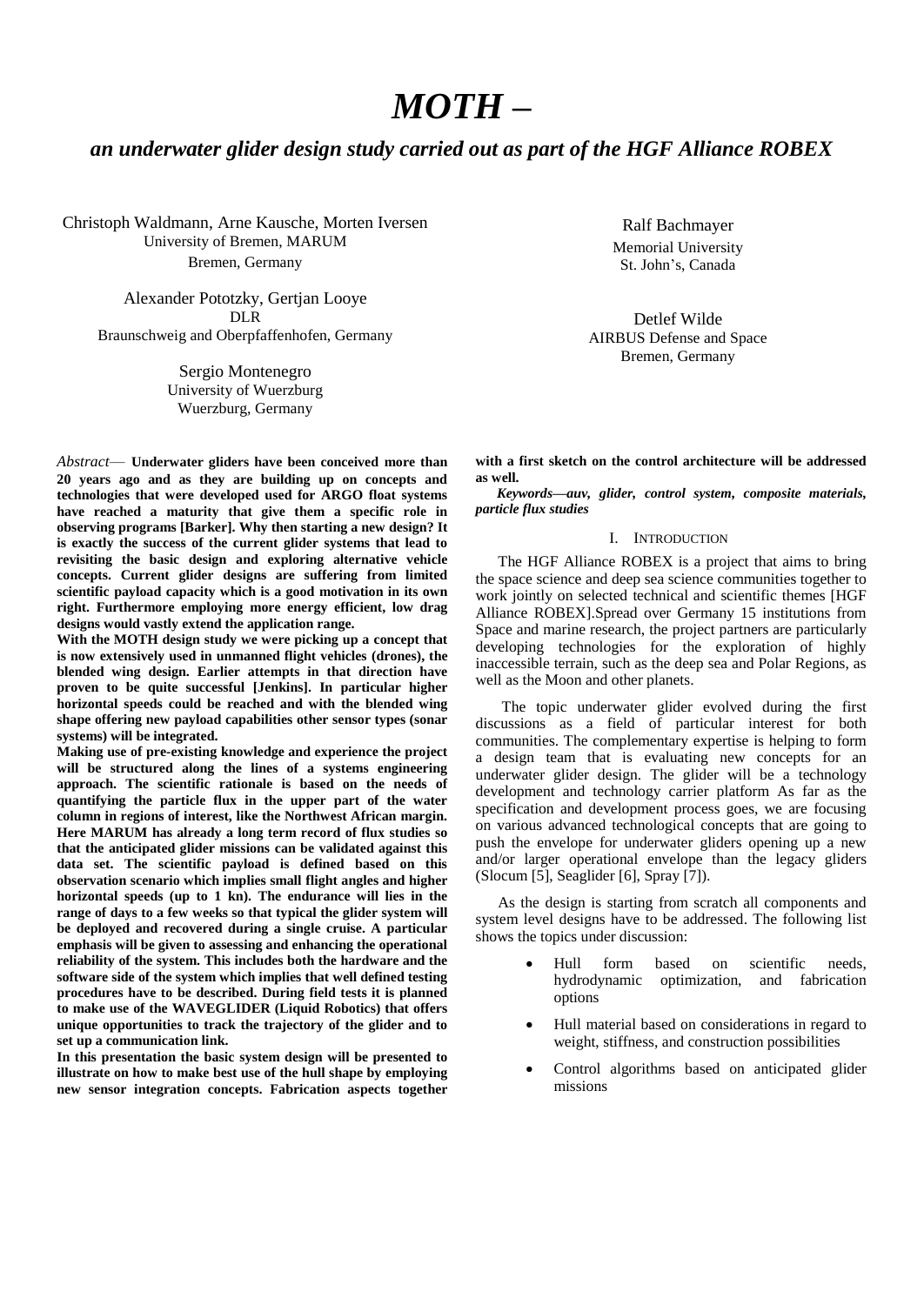- Hardware implementation in regard to electronic system, control members, buoyancy control, sensor systems
- Navigation and communication systems to be integrated into the glider

# II. SCIENTIFIC MISSION

Although underwater gliders can carry out a number of different missions and the mission profile of today's glider has been extended significantly a specific application scenario has to be selected to focus the system design. In our case we specifically are interested in the quantification of particle fluxes through the water column where besides the standard physical parameters biochemical parameters like oxygen, fluorescence, and backscattering is of particular importance.



*Figure 1: Satellite image showing large algae filaments off Cape Blanc, Western Africa*

In figure 1 a typical measuring scenario is shown where large algae filaments can be detected on the satellite image. The scientific aim is to determine the magnitude of surface ocean primary producers by including the areal distribution at depth. To better relate surface processes with export flux it will be necessary to use the MOTH glider to measure the extent of these filaments at the depth of fluorescence maximum (below satellite penetration depth). Combinations of sediment traps, satellites, CTD profiles, and the MOTH glider will provide full horizontal and vertical measurements, relating surface ocean production to deep ocean export.

From this scenario some fundamental characteristic for the anticipated system can be derived. In a first phase it would be enough to have the glider crossing the filaments where distances of 10-100 km have to be covered. For this application small flying path angles  $(1^{\circ}$ -10°) would be advantageous. The following list gives an overview over additional specifications:

Max. horizontal speed 1 kn

- Depth rating up to 2000 m
- Duration 48 h
- Satellite communication link also to transfer GPS signals when surfacing
- Navigation and determination while underwater by using a low power INS system
- Use of a WAVEGLIDER as a communication hub to the glider and to track the maneuvers of the glider

First field tests with a basic sensor suite are planned for 2015 where besides the pure technical tests an evaluation of the glider in regard to the performance of the scientific tasks will be carried. This may lead to some redesign of particular components.

### III. TECHNICAL IMPLEMENTATION

We started out with a prototype glider system based on a flying wing design as this hull design is offering advantages in regard to payload integration and payload capacity. The blended wing concept is offering a lot of space at the wing front which is a prominent position for sensors to be integrated as the disturbance on the sensor volume flushing from the hull is minimal. Furthermore, blended wing designs allow for small a gliding angle which is sought for with the selected scientific mission. Disadvantages of this concept are related to the shape of the payload volume which calls for flat housings or small diameters. Currently, it is considered to use pressure compensated components (batteries, controller systems) but for the sensors it seems to be not necessary as newer designs are already built accordingly small.

After carrying out a number of tests with the first prototype that was based on a HORTEN IX design [9] we came up with a number of conclusions:

To achieve small gliding angles the blended wing design is ideal

The blended wing design needs additional efforts for balancing the weight perpendicular to the flight direction

A hull form approaching a delta wing is advantageous for distributing floatation elements

More weight has to be moved to the wing fronts to compensate for the wing lift

With these assumptions a revised hull form has been developed which is shown in figure 2.



*Figure 2: A revised hull design for the MOTH glider*